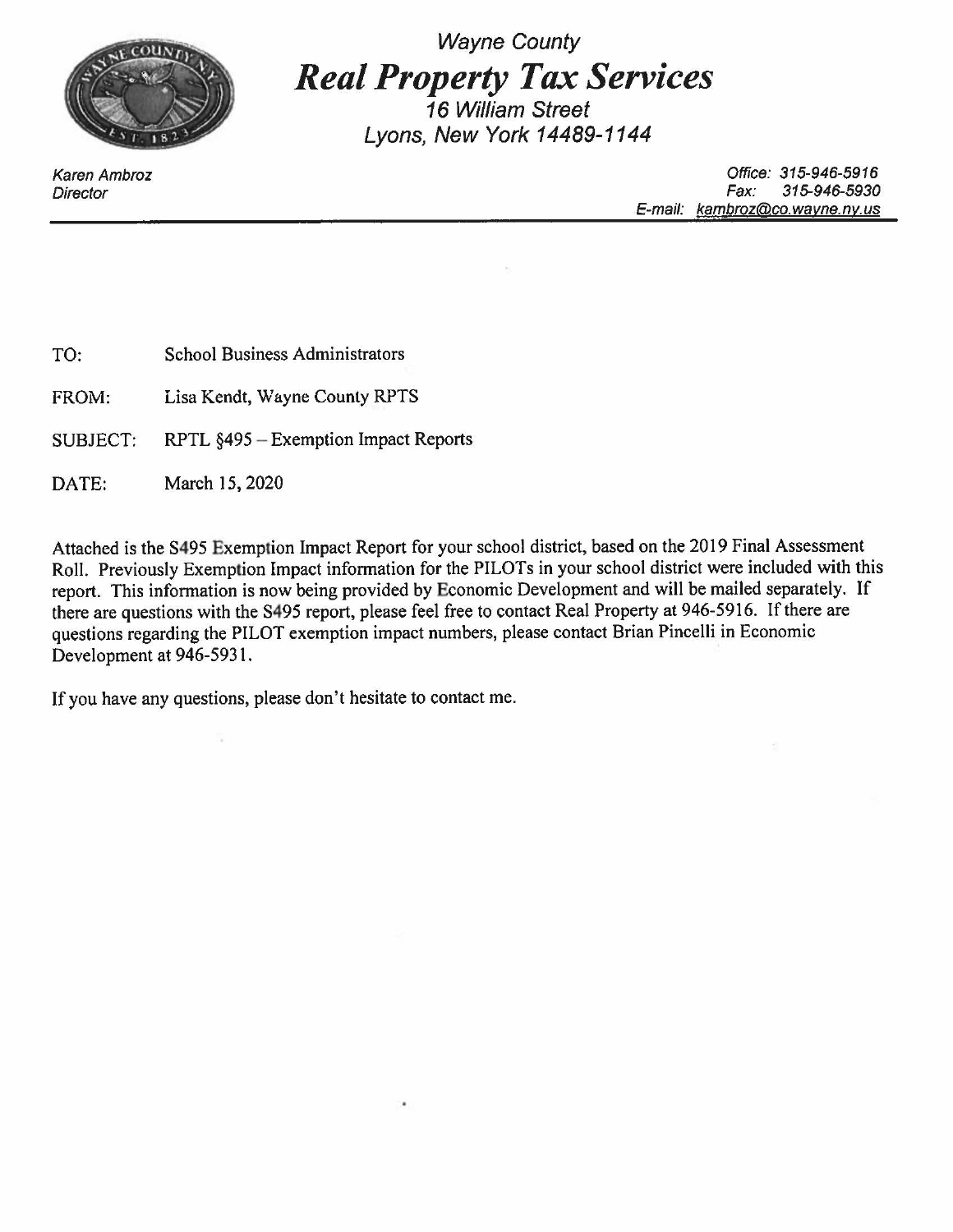NYS - Real Pror • County of Wayr,

System **Assessor's Repr** 2019 - Prior Year File S495 Exem, Impact Report School District Summary

## Equalized Total Assessed Value 4,020,175

School District - 324001 Phelps/Clifton Sp

| Exemption<br>Code                                                 | Exemption<br><b>Name</b>     | Statutory<br><b>Authority</b> | Number of<br><b>Exemptions</b> | <b>Total Equalized Value</b><br>of Exemptions | <b>Percent of Value</b><br>Exempted |
|-------------------------------------------------------------------|------------------------------|-------------------------------|--------------------------------|-----------------------------------------------|-------------------------------------|
| 41720                                                             | <b>AGRICULTURAL DISTRICT</b> | AG-MKTS L 305                 | 11                             | 307,909                                       | 7.66                                |
| 41834                                                             | <b>ENHANCED STAR</b>         | <b>RPTL 425</b>               | 5                              | 358,280                                       | 8.91                                |
| 41854                                                             | <b>BASIC STAR 1999-2000</b>  | <b>RPTL 425</b>               | 12                             | 372,900                                       | 9.28                                |
| <b>Total Exemptions Exclusive of</b><br><b>System Exemptions:</b> |                              |                               | 28                             | 1,039,089                                     | 25.85                               |
| <b>Total System Exemptions:</b>                                   |                              |                               | 0                              | 0                                             | 0.00                                |
| Totals:                                                           |                              |                               | 28                             | 1,039,089                                     | 25.85                               |

Values have been equalized using the Uniform Percentage of Value. The Exempt amounts do not take into consideration, payments in lieu of taxes or other payments for municipal services.

Amount, if any, attributable to payments in lieu of taxes: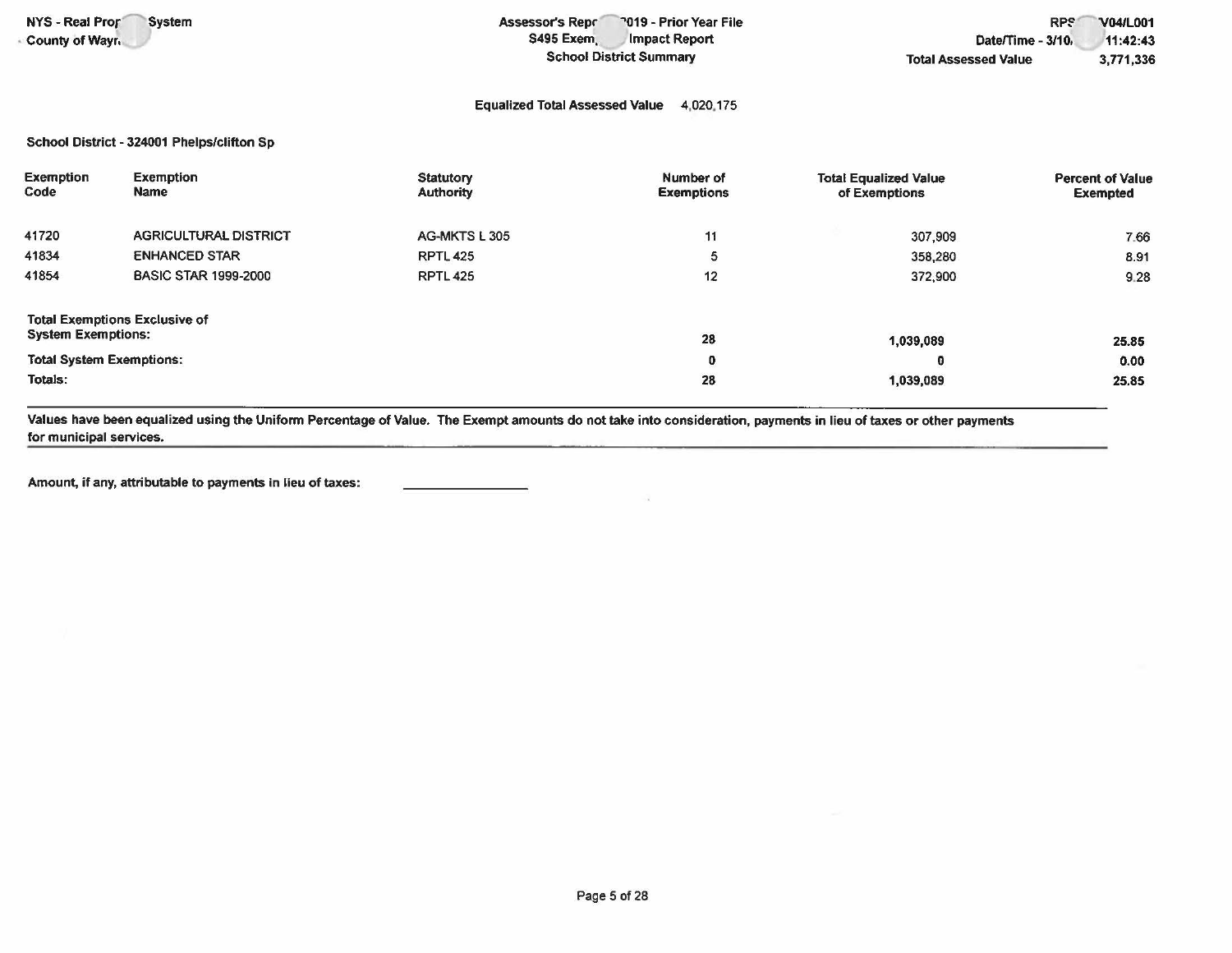| NYS - Real Prop<br>System | <b>2019 - Prior Year File</b><br><b>Assessor's Repr</b> | <b>RPS</b>                  | <b>V04/L001</b> |
|---------------------------|---------------------------------------------------------|-----------------------------|-----------------|
| County of Wayr.           | S495 Exem<br>Impact Report                              | Date/Time - 3/10.           | 11:27:55        |
| <b>Town of Arcadia</b>    | <b>School Detail Report</b>                             | <b>Total Assessed Value</b> | 3,306,007       |
| <b>SWIS Code - 542089</b> |                                                         | <b>Uniform Percentage</b>   | 93.00           |
|                           | <b>Equalized Total Assessed Value</b><br>3.554,846      |                             |                 |

School District • 324001 Phelps/clifton Sp

| <b>Exemption</b><br>Code             | <b>Exemption</b><br><b>Name</b> | <b>Statutory</b><br>Authority | Number of<br><b>Exemptions</b> | <b>Total Equalized Value of</b><br><b>Exemptions</b> | <b>Percent of Value</b><br><b>Exempted</b> |  |
|--------------------------------------|---------------------------------|-------------------------------|--------------------------------|------------------------------------------------------|--------------------------------------------|--|
|                                      |                                 |                               |                                |                                                      |                                            |  |
| 41720                                | <b>AGRICULTURAL DISTRICT</b>    | AG-MKTS L 305                 | 5                              | 154,784                                              | 4.35                                       |  |
| 41834                                | <b>ENHANCED STAR</b>            | <b>RPTL 425</b>               |                                | 358,280                                              | 10.08                                      |  |
| 41854                                | <b>BASIC STAR 1999-2000</b>     | <b>RPTL 425</b>               | 10                             | 312,900                                              | 8.80                                       |  |
|                                      |                                 |                               |                                |                                                      |                                            |  |
|                                      |                                 |                               |                                |                                                      |                                            |  |
| <b>Total Exemptions Exclusive of</b> |                                 |                               |                                |                                                      |                                            |  |
| <b>System Exemptions:</b>            |                                 | 20                            | 825,964                        | 23.23                                                |                                            |  |
| <b>Total System Exemptions:</b>      |                                 |                               | $\mathbf 0$                    | 0                                                    | 0.00                                       |  |
| Totals:                              |                                 |                               | 20<br><b>COLLEGE</b>           | 825,964                                              | 23.23                                      |  |

Values have been equalized using the Uniform Percentage of Value. The Exempt amounts do not take into consideration, payments in lieu of taxes or other payments for municipal services.

Amount, if any, attributable to payments in lieu of taxes: